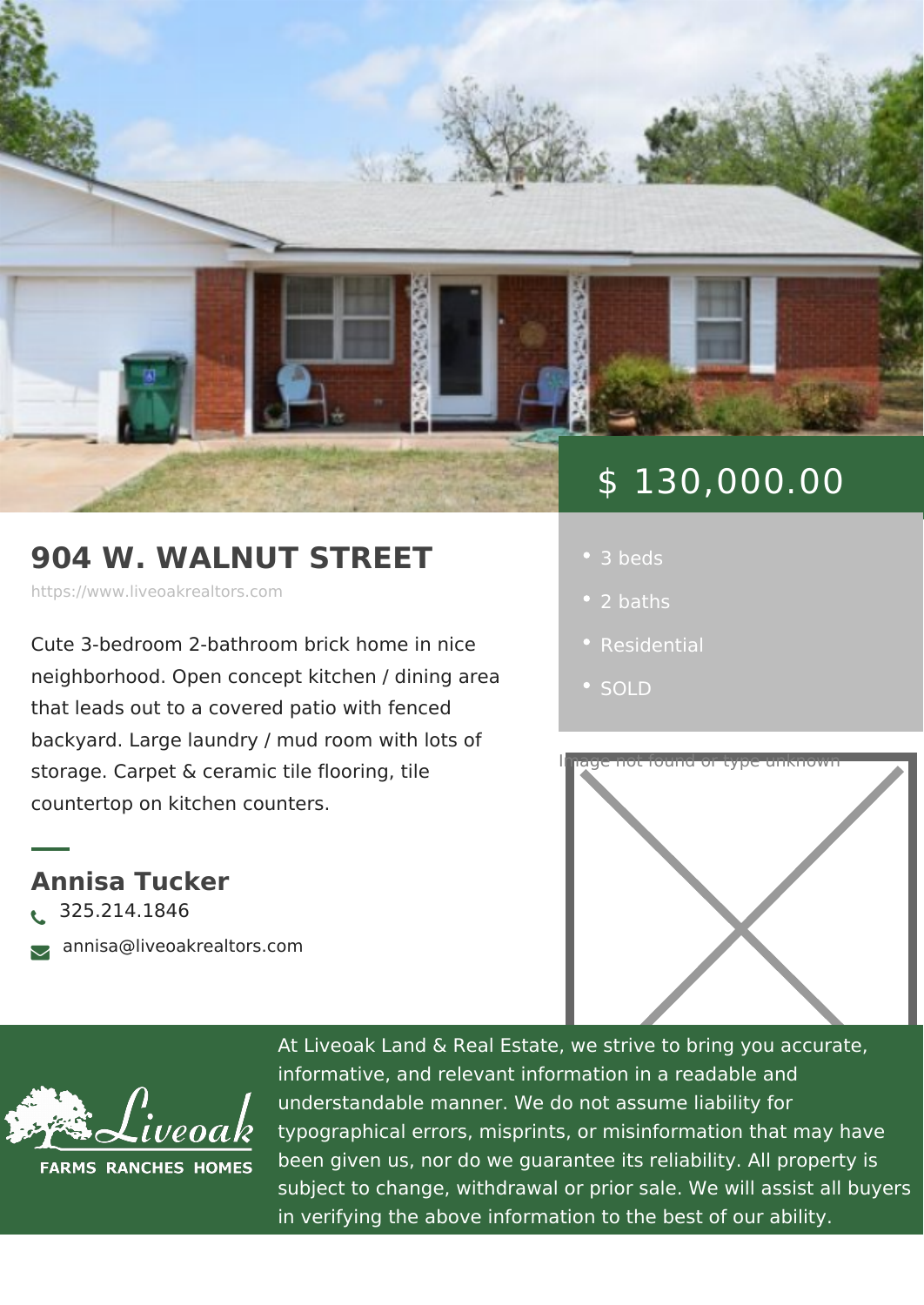BASIC FACTS

| Property ID 8892                                    | Post Update @022-06-22 16:05:50               |
|-----------------------------------------------------|-----------------------------------------------|
| Bedrooms3                                           | Bathrooms2                                    |
| <b>StatusSOLD</b>                                   | Address904 W. Walnut Street, Cole<br>TX 76834 |
| Construction TyBeick                                | Type of Foundati8hab                          |
| Type of Roodomposite                                | County Coleman                                |
| Well/Septic Or County Waitteyr: Water<br>and Septic | CultivationN: A                               |
| PastureNA                                           | VegetationLandscaped                          |
| Tree CoveS:cattered in Yard                         | Hunting NA                                    |
| Electricity Available on Site                       | Acreage0.26                                   |
| Parking2 Car Attached Garage                        | Square Footag1e,:152                          |
| Lot Size $8.2 \times 143$                           |                                               |

ADDITIONAL INFO

| Soil TypeLnknown           | TerrainLevel                 |
|----------------------------|------------------------------|
| Minerals OwneMone          | Minerals Convey None         |
| School Districtaleman ISD  | Type of PorcChovered Entry   |
| Fence Chain Link           | Type of HeatinQgentral Heat  |
| Type of CoolinCgentral Air | $Taxes $1,608.85$ (Unexempt) |

At Liveoak Land & Real Estate, we strive to bring and  $\alpha$  Real Estate, we strive to bring informative, and relevant information in a readal  $\sim$ understandable manner. We do not assume liabil typographical errors, misprints, or misinformatic been given us, nor do we guarantee its reliabilit subject to change, withdrawal or prior sale. We in verifying the above information to the best of